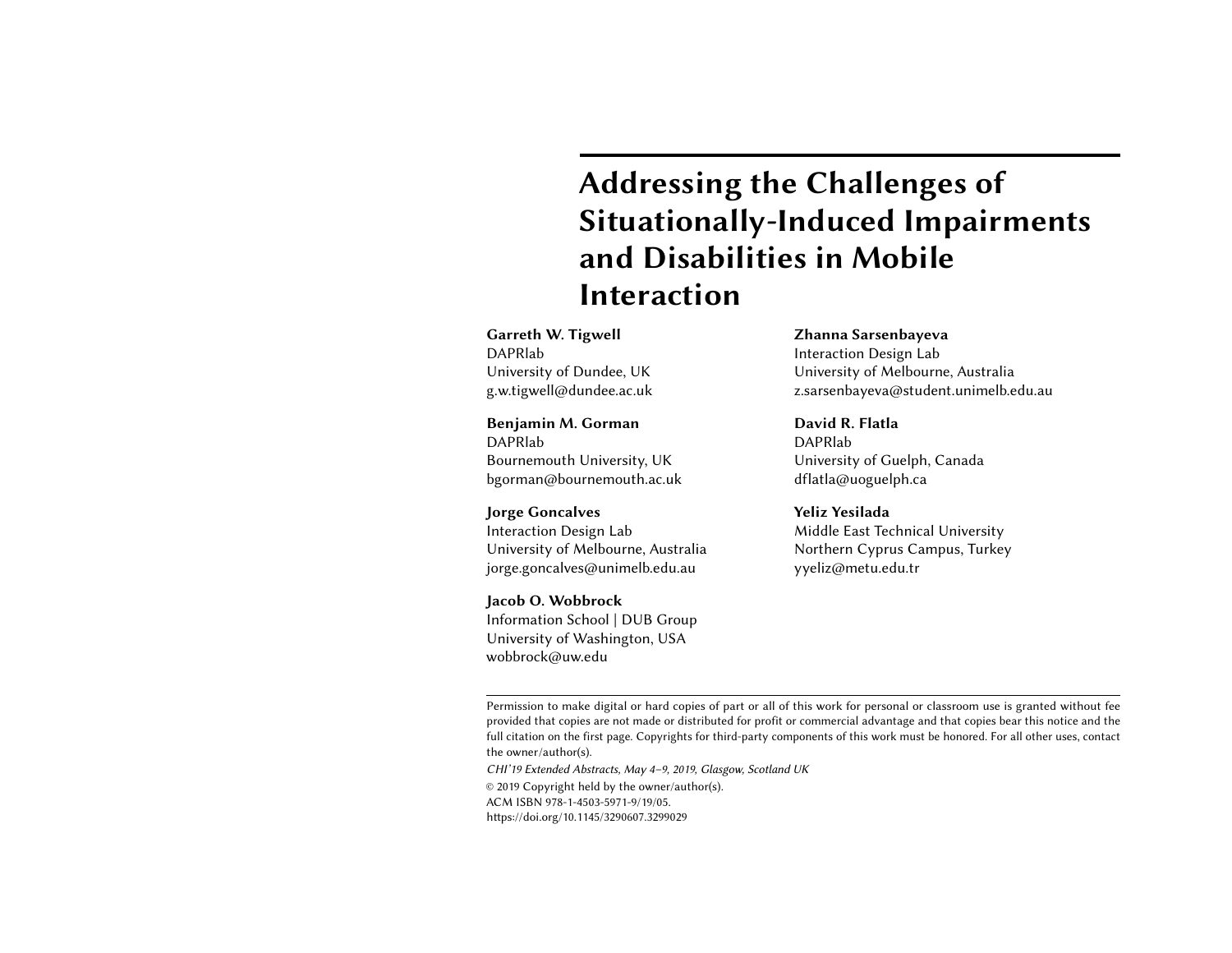

Figure 1: A person trying to use their smartphone while under bright sunlight.



Figure 2: A person completing smartphone tasks in a cold chamber.

# ABSTRACT

Situationally-induced impairments and disabilities (SIIDs) make it difficult for users of interactive computing systems to perform tasks due to context (e.g., listening to a phone call when in a noisy crowd) rather than a result of a congenital or acquired impairment (e.g., hearing damage). SIIDs are a great concern when considering the ubiquitousness of technology in a wide range of contexts. Considering our daily reliance on technology, and mobile technology in particular, it is increasingly important that we fully understand and model how SIIDs occur. Similarly, we must identify appropriate methods for sensing and adapting technology to reduce the effects of SIIDs. In this workshop, we will bring together researchers working on understanding, sensing, modelling, and adapting technologies to ameliorate the effects of SIIDs. This workshop will provide a venue to identify existing research gaps, new directions for future research, and opportunities for future collaboration.

# <span id="page-1-0"></span>CCS CONCEPTS

• Human-centered computing  $\rightarrow$  Ubiquitous and mobile computing;

# **KEYWORDS**

Situational impairments; SIID; Accessible computing; mobile devices; wearables; IoT.

# ACM Reference Format:

Garreth W. Tigwell, Zhanna Sarsenbayeva, Benjamin M. Gorman, David R. Flatla, Jorge Goncalves, Yeliz Yesilada, and Jacob O. Wobbrock. 2019. Addressing the Challenges of Situationally-Induced Impairments and Disabilities in Mobile Interaction. In CHI Conference on Human Factors in Computing Systems Extended Abstracts (CHI'19 Extended Abstracts), May 4–9, 2019, Glasgow, Scotland UK. ACM, New York, NY, USA, [8](#page-7-0) pages. [https://doi.org/10.](https://doi.org/10.1145/3290607.3299029) [1145/3290607.3299029](https://doi.org/10.1145/3290607.3299029)

# BACKGROUND

Situationally-induced impairments and disabilities (SIIDs) are experienced by people when they find it challenging to complete tasks due to the particular context that they are in (e.g., Figures [1](#page-1-0)[–4\)](#page-2-0). In addition to environmental factors [\[15\]](#page-6-0), we must consider a wider context [\[24,](#page-7-1) [25\]](#page-7-2).

Mobile devices (e.g., smartphones, tablets) have arguably become vital pieces of technology that allow users to work in a diverse number of contexts (indoor and outdoor environments, while travelling, etc.), yet we need to consider how to design to reduce mobile device situational impairments [\[31\]](#page-7-3). Moreover, the importance of addressing SIIDs further increases when we consider wearable devices (e.g., smartwatches, fitness trackers, smartglasses) because these technologies are also susceptible to interaction challenges due to changing contexts. More research is required to fully understand and address SIIDs when using mobile devices [\[19\]](#page-7-4). Research on SIIDs falls within four main components: Understanding, Sensing, Modelling, and Adapting, which we describe next.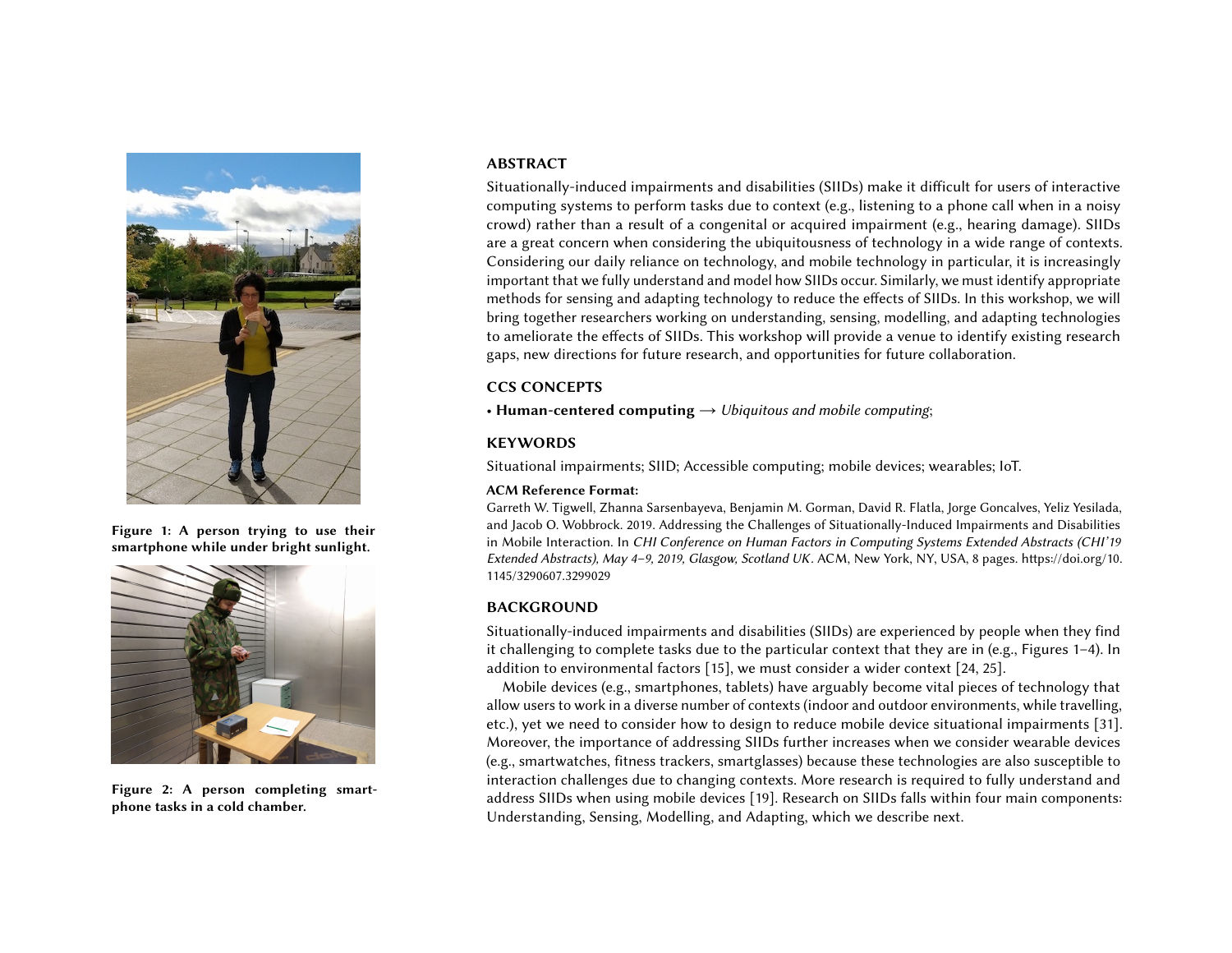

Figure 3: A person carrying boxes when their smartwatch rings.



Figure 4: A person browsing the Internet in the dark.

# <span id="page-2-0"></span>Understanding

To successfully address SIIDs, it is critical that we understand what effect context has on use. Within HCI, context is not defined by a single attribute, but rather context is derived from the combination of a user, an application, and a location [\[2\]](#page-6-1). Research looking to understand the effect of SIIDs on interaction must therefore consider multiple factors to identify how to approach reducing SIIDs.

Studies have investigated the challenges that walking impose on mobile interaction [\[14\]](#page-6-2), how cold environments affect common smartphone tasks [\[7,](#page-6-3) [18\]](#page-7-5), what factors are involved when experiencing SIIDs during visual tasks with mobile devices [\[27\]](#page-7-6), and how encumbrance can decrease target acquisition time [\[16\]](#page-7-7). Moreover, ambient noise has been shown to adversely affect mobile interaction [\[20\]](#page-7-8). In particular, music decreased target access time and accuracy, while urban noise and speech decreased typing speed [\[20\]](#page-7-8). Further work is needed to address severe SIIDs [\[22\]](#page-7-9).

SIIDs are an accessibility challenge and so studies have investigated understanding how people with visual and motor impairments use mobile devices when outside of their homes [\[9\]](#page-6-4), what input errors and challenges are similar between people using small devices and people with a motor impairment using a desktop [\[34\]](#page-7-10) and people with low vision [\[33\]](#page-7-11), while tools designed to support speechreading [\[8\]](#page-6-5) could address situational hearing loss. Because of the relationship between conventional accessible computing research and research into SIIDs, Wobbrock argues that understanding SIIDs would also increase our understanding of needs for improved accessibility and adaptive user interfaces [\[31\]](#page-7-3).

### Sensing

Previous work has argued that detecting SIIDs is a fundamental step towards the successful adaptation of mobile interfaces [\[19\]](#page-7-4). Furthermore, understanding the abilities of people who are in constrained environments is integral for the ability-based design approach (i.e., consideration of what users can do rather than what they cannot do, forcing systems to adapt to users rather than the other way around) [\[32\]](#page-7-12). Solutions should ideally leverage the built-in sensors of mobile devices to avoid burdening the users with additional instrumentation [\[21\]](#page-7-13). For example, mobile device ambient light sensors adjust screen brightness for comfortable viewing. However, users find the ambient light sensor can be slow to adjust or choose an unsatisfactory level of brightness, resulting in the feature often being disabled [\[27\]](#page-7-6). Sarsenbayeva et al. [\[21\]](#page-7-13) suggest using smartphone's battery temperature to detect ambient temperature drop. Similarly, Goel et al. [\[5\]](#page-6-6) utilised a smartphone's accelerometer sensor to detect walking and adapt the keyboard to reduce errors and increase typing speed.

The automatic detection of SIIDs during mobile interaction opens the way to relevant interface adaptations; thus, allowing interactions with mobile devices to be more appropriate to the user's context, but first the data must be modelled in some way.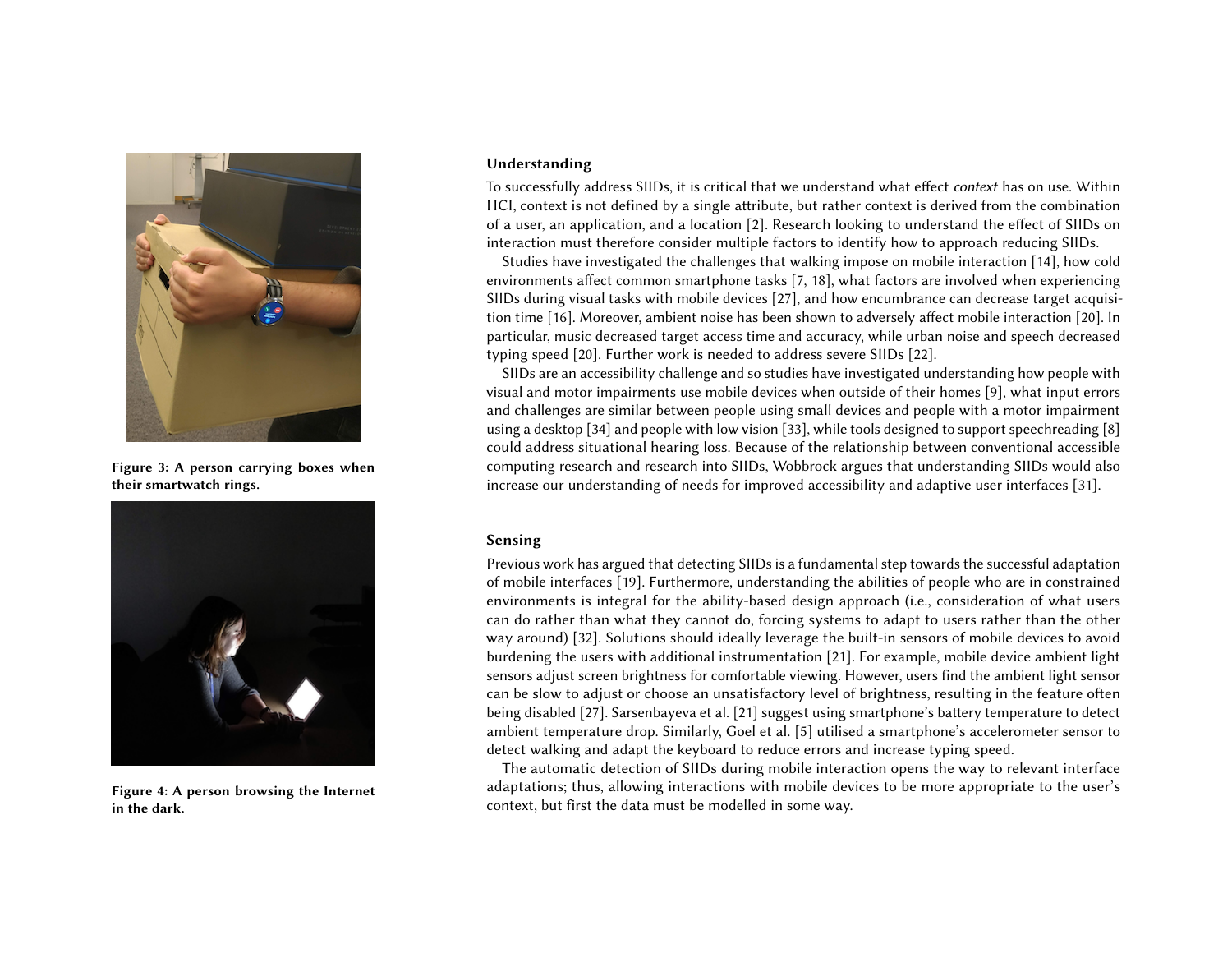### Modelling

Modelling either the user or the environment can provide us with great insights into SIIDs. Prior work has shown success in modelling the colour perception of people with and without impaired colour vision [\[4\]](#page-6-7), as well as using situation-specific models of colour differentiation to improve recolouring tools [\[3\]](#page-6-8). An online study modelled ~30k web participants' ability to differentiate screen colours, and then using the data, a design tool was created to show designers problematic colours for various percentages of the population [\[17\]](#page-7-14). Additionally, there is ContextType, which modelled whether the user was holding the device in one or two hands, and which hand it was, and then adjusted the underlying touch screen keyboard model to accommodate the grip posture [\[6\]](#page-6-9).

Considering the range of SIIDs that a user might experience, it is imperative that more research is dedicated to building models, as this will allow for the development of robust SIID solutions. Currently there is a gap in innovative simulations of environments for designers to understand how users interact within constrained environments. Simulations of impairments are important and a necessary feature for accessibility-focused design tools (e.g., to support designing for impaired colour vision [\[26\]](#page-7-15)). Research has found early-career designers typically do not address SIIDs for visual tasks and they have requested better support (e.g., new guidelines) than what is currently available [\[28\]](#page-7-16). Some initial work has explored the possibility of modelling SIIDs by requesting people play a mobile game that collects data to be used to inform new design guidelines [\[11\]](#page-6-10). Our workshop will provide a venue to further explore ways to model users and the environment to inform better solutions for SIIDs.

#### Adapting

Adaption has been used to improve interaction according to context. Studies have investigated improving interaction and typing accuracy while walking [\[5,](#page-6-6) [10\]](#page-6-11), assisting users in task resumption after interruption or distraction [\[12\]](#page-6-12), and improving interaction with touch screens in the rain [\[29\]](#page-7-17). In terms of design solutions, researchers have shown that increasing target size [\[23\]](#page-7-18), providing audio guidance [\[30\]](#page-7-19) and adaptive text entry [\[5\]](#page-6-6) can compensate for the negative effect of SIIDs.

There are a great number of currently-available techniques that can be leveraged to improve the interaction with mobile devices, once the SIID has been detected. For instance, the Fat Thumb technique can be used to improve mobile interaction [\[1\]](#page-6-13) when the user is situationally-impaired due to encumbrance – a smaller contact size for panning and a larger contact size for zooming. Another example is the GraspZoom [\[13\]](#page-6-14) input model that uses pressure sensing to define different gestures with the help of a Force Sensitive Resistor, used to determine the strength of the pressure.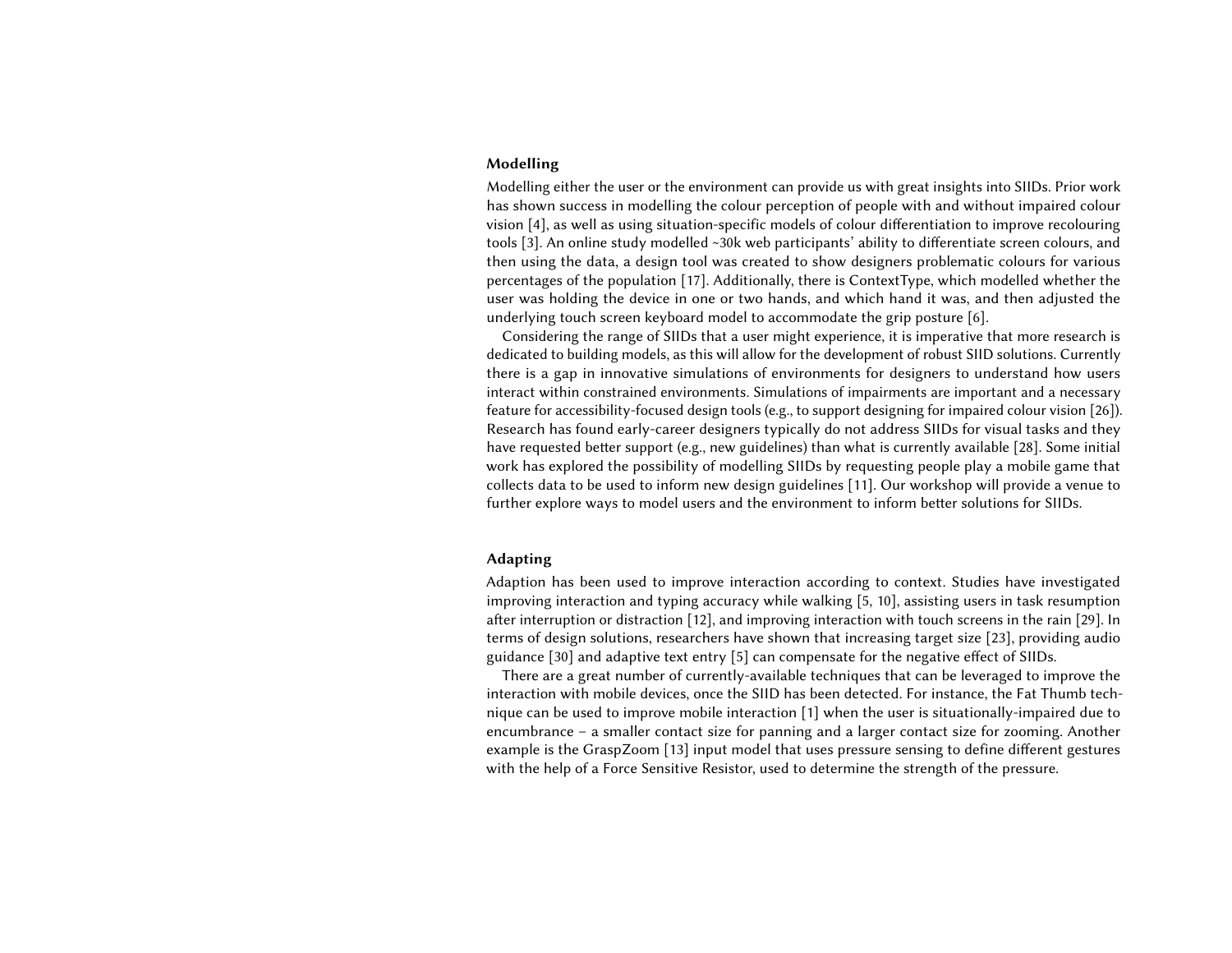The constant evolution of technology means that our understanding of SIIDs will need to evolve accordingly, particularly when dealing with new types of interactions. Our understanding of mobile devices is changing as development of wearable devices and IoT (Internet of Things) continues, and, as a result, SIIDs will become even more critical in the future. We need to consider the new ways in which we interact with devices (e.g., voice controlled AI assistants, squeezable hardware such as the "active edge" feature of the Google Pixel 2 smartphone) and also other technologies that are becoming a standard feature in our devices (e.g., VR and AR). We not only need to continue developing our understanding of new SIIDs, but we must also identify intelligent methods to enable technology to adapt to unforeseen situations.

We have four main goals for this workshop:

- Allow organisers and participants to share their expertise and insights on SI-IDs.
- Identify gaps in the research.
- To ideate solutions that mitigate the effects of SIIDs when using interactive technology.
- Create and strengthen a collaborative network that will span several continents.

#### Goals of the Workshop WORKSHOP ORGANISERS

The workshop organisers are all experts in SIIDs and interaction with mobile devices, and frequent publishers of papers in top venues on this research topic. Most have also successfully organised several workshops at top-tier HCI conferences, such as CHI, CSCW and UbiComp.

Garreth Tigwell is a doctoral researcher at the University of Dundee and a member of DAPRlab (Digitally-Augmented Perception Research lab). Garreth's research focuses on SIIDs when using mobile devices, and his broader interests cover many aspects of HCI such as accessibility and UX.

Zhanna Sarsenbayeva is a doctoral researcher and a member of the Interaction Design Lab at the University of Melbourne, Australia. Zhanna's research interests include ubiquitous computing, HCI, and SIIDs. In particular she is interested in how different contextual factors affect mobile interaction.

Benjamin Gorman is a Lecturer in Computer Science at Bournemouth University. Benjamin received a PhD at the University of Dundee and his research focuses on developing technology to help people with hearing loss. His doctoral research focused on solutions to enhance the acquisition of speechreading (commonly called lipreading). His knowledge of hearing loss, and how people speechread can be applied to address hearing-related SIIDs.

David Flatla is an Associate Professor at the University of Guelph (Canada) specialising in HCI and Accessibility, and is the founder of DAPRlab. David's research into supporting people with Impaired Colour Vision (ICV) has included modelling the influence of situational factors on people's colour perception abilities in a wide variety of contexts.

Jorge Goncalves is a Lecturer in the School of Computing and Information Systems at the University of Melbourne, Australia. Jorge received a PhD with distinction in Computer Science and Engineering from the University of Oulu, Finland. His research interests include ubiquitous computing, HCI, crowdsourcing, and social computing.

Yeliz Yesilada is an Associate Professor at the Middle East Technical University Northern Cyprus Campus and an Honorary Research Fellow in the School of Computer Science at the University of Manchester. Yeliz's research is focused on web accessibility and mobile web. Yeliz has experience in investigating SIIDs empirically and comparing them to problems faced by people with disabilities.

Jacob Wobbrock is a Professor of HCI at the University of Washington in Seattle, USA. Among his various research interests in HCI are accessible computing, mobile computing, and SIIDs, for which he devises quantitative studies and invents new technology solutions. He is the primary creator of Ability-Based Design, a design approach that unifies accessible computing and solutions for SIIDs.

### PRE-WORKSHOP PLANS

In order to attract as many submissions as possible, we will provide all necessary information to all potentially-interested researchers as early as possible. The call will be distributed using various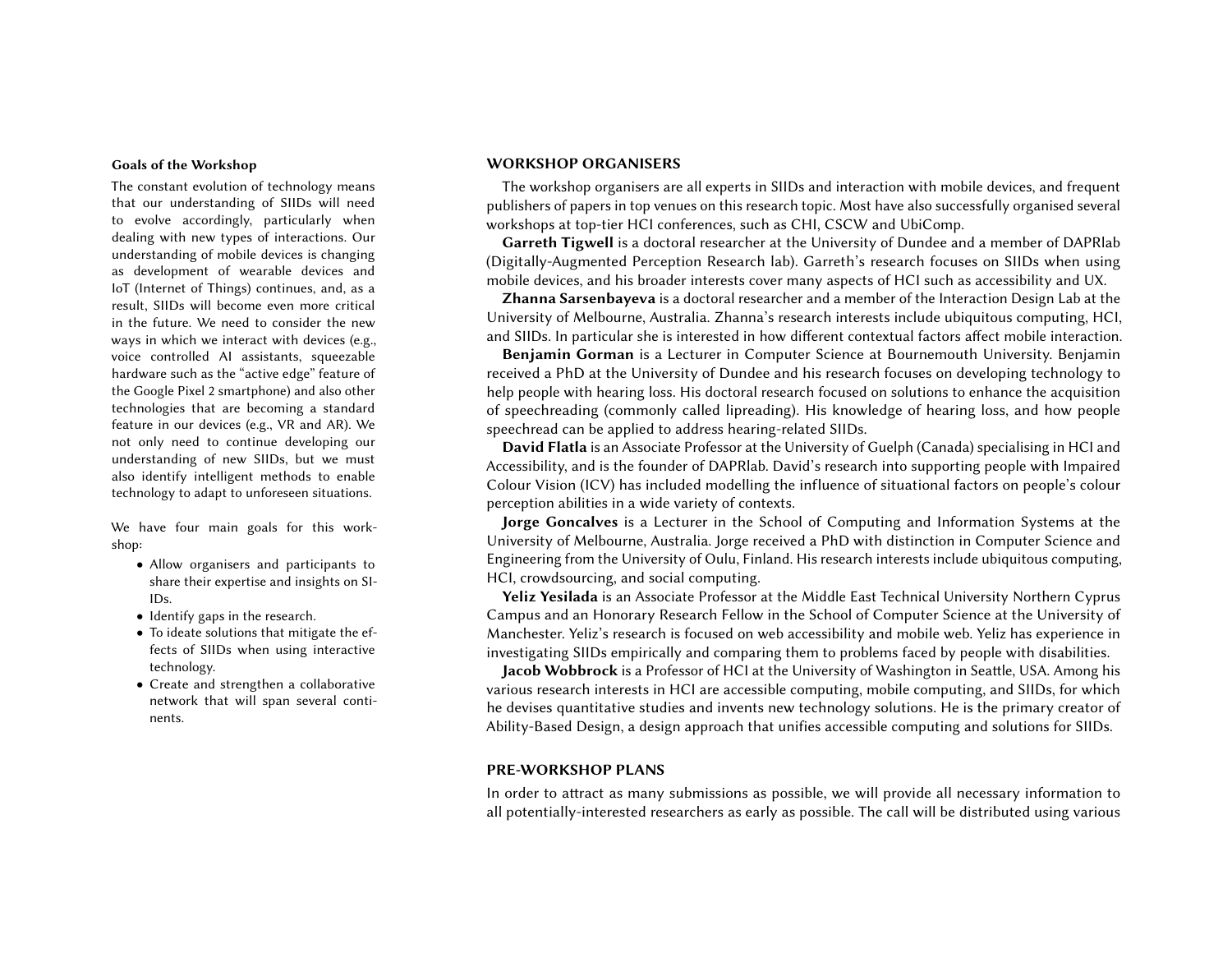#### Workshop Website

#### [siid2019.wordpress.com/welcome/](https://siid2019.wordpress.com/welcome/)

The workshop website will go live before any calls for participation are sent out. The website will contain all workshop details and information, including: relevant topics for the workshop, submission and review process, email to be used for submission, important dates and program committee. The website will be updated to show accepted submissions as soon as possible in order to attract additional participants beyond the attending authors.

#### Workshop Schedule

09:00 - 09:10 – Welcome and Introduction. 09:10 - 10:00 - "Lightning" Presentations. 10:00 - 10:30 – Coffee break. 10:30 - 12:15 – Activity 1: Focus Groups. 12:15 - 13:15 – Lunch. 13:15 - 14:15 – Panel Discussion. 14:15 - 15:30 – Activity 2: Exploring Scenarios. 15:30 - 16:00 – Coffee break. 16:00 - 17:00 – Town Hall Meeting "Where Do We Go Next?" (including discussion regarding collaborations and potential future events). 19:00 – Workshop dinner.

cepted paper must register and attend the fullday workshop that will take place on Sunday the 5th of May, 2019. Authors will present during the workshop, but the core of the workshop is the interactive discussion of key topics regarding SIIDs. We will write a report based on the discussions and outcomes of the workshop, with the aim of creating a journal article.

channels: The workshop website (see margin), relevant HCI and Ubicomp mailing lists, the organisers' home institutions and peers, and social networks (e.g., Facebook, Twitter).

# WORKSHOP STRUCTURE

The workshop will cover one full day. The organisers will begin with a short introduction, followed by a lightning presentation session (around 3-4 minutes per talk). Further instructions for the workshop lightning presentation structure are available on the workshop website. After a coffee break, we will divide attendees into groups to reflect on the previous talks and deliberate on challenges they have faced when conducting research in this domain. Post-lunch, there will be a one-hour long organiserled panel discussion, leading into a second group activity, where we will ask participants to explore challenges of provided scenarios in terms of gaps in understanding, sensing, modelling, and adapting, in regards to the context, technology, and task. After the afternoon coffee break, we will end with a Town Hall Meeting to reflect on "Where Do We Go Next?" to identify existing research gaps, new directions for future research, and facilitate future collaborations.

# POST-WORKSHOP PLANS

The summarised results of the workshop will be made available online. Further, after the workshop, the organisers will compose a journal article summarising the most prominent contributions of the accepted submissions to report on addressing SIIDs when using mobile devices.

# PARTICIPANTS

We will accept around 10 papers through reviews by the workshop organisers to be presented in the workshop. In total, we expect between 15-20 attendees. Their research interests and areas of expertise Attendance At least one author of each ac-<br>are in, but not limited to, ubiquitous technologies, affective computing, accessibility, HCI.

# CALLS FOR PARTICIPATION

### Topics of interest

- (1) Understanding studies that help us understand the effects of SIIDs on behaviour
- (2) Sensing technologies for detecting people and environments
- (3) Modelling modelling the user or the environment
- (4) Adapting approaches for adapting interfaces using sensed data and models of the user or context to alleviate the effects of SIIDs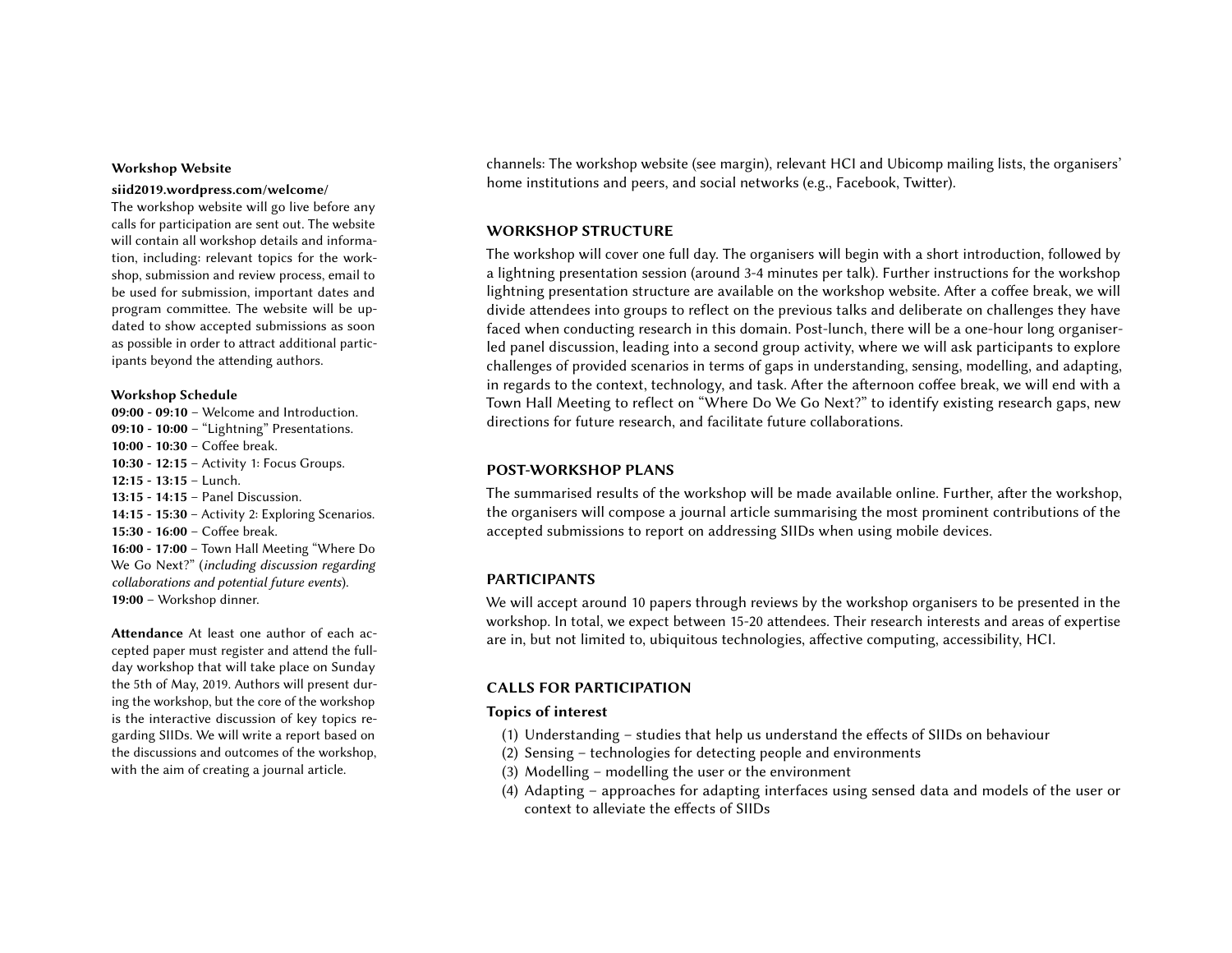#### Submission instructions

Workshop papers are limited to a **MAXIMUM** of 8 pages (incl. references) in the SIGCHI Extended Abstract archival format. Submissions will be judged on their content not on their number of pages. Papers should be sent to the organisers at [si.chiworkshop2019@gmail.com](mailto: si.chiworkshop2019@gmail.com) with "Workshop submission" as the email subject. The papers will be peer-reviewed for their significance to the overall workshop themes by the organisers of the workshop.

#### REFERENCES

- <span id="page-6-13"></span>[1] Sebastian Boring, David Ledo, Xiang'Anthony' Chen, Nicolai Marquardt, Anthony Tang, and Saul Greenberg. 2012. The fat thumb: using the thumb's contact size for single-handed mobile interaction. In Proc. MobileHCI'12. ACM, 39-48.
- <span id="page-6-1"></span>[2] Anind K. Dey, Gregory D. Abowd, and Daniel Salber. 2001. A Conceptual Framework and a Toolkit for Supporting the Rapid Prototyping of Context-Aware Applications. Human–Computer Interaction 16, 2-4 (2001), 97–166.
- <span id="page-6-8"></span>[3] David Flatla and Carl Gutwin. 2012. SSMRecolor: Improving Recoloring Tools with Situation-specific Models of Color Differentiation. In Proc. CHI'12. ACM, New York, NY, USA, 2297–2306.<https://doi.org/10.1145/2207676.2208388>
- <span id="page-6-7"></span>[4] David R. Flatla and Carl Gutwin. 2010. Individual Models of Color Differentiation to Improve Interpretability of Information Visualization. In Proc. CHI'10. ACM, New York, NY, USA, 2563–2572.<https://doi.org/10.1145/1753326.1753715>
- <span id="page-6-6"></span>[5] Mayank Goel, Leah Findlater, and Jacob Wobbrock. 2012. WalkType: Using Accelerometer Data to Accomodate Situational Impairments in Mobile Touch Screen Text Entry. In Proc. CHI'12. ACM, New York, NY, USA, 2687–2696.
- <span id="page-6-9"></span>[6] Mayank Goel, Alex Jansen, Travis Mandel, Shwetak N. Patel, and Jacob O. Wobbrock. 2013. ContextType: Using Hand Posture Information to Improve Mobile Touch Screen Text Entry. In Proc. CHI'13. ACM, New York, NY, USA, 2795–2798.
- <span id="page-6-3"></span>[7] Jorge Goncalves, Zhanna Sarsenbayeva, Niels van Berkel, Chu Luo, Simo Hosio, Sirkka Risanen, Hannu Rintamäki, and Vassilis Kostakos. 2017. Tapping Task Performance on Smartphones in Cold Temperature. Interacting with Computers 29, 3 (2017), 355–367.<https://doi.org/10.1093/iwc/iww029>
- <span id="page-6-5"></span>[8] Benjamin M. Gorman and David R. Flatla. 2017. A Framework for Speechreading Acquisition Tools. In Proc. CHI'17. ACM, New York, NY, USA, 519–530.<https://doi.org/10.1145/3025453.3025560>
- <span id="page-6-4"></span>[9] Shaun K. Kane, Chandrika Jayant, Jacob O. Wobbrock, and Richard E. Ladner. 2009. Freedom to Roam: A Study of Mobile Device Adoption and Accessibility for People with Visual and Motor Disabilities. In Proc. ASSETS'09. ACM, New York, NY, USA, 115–122.<https://doi.org/10.1145/1639642.1639663>
- <span id="page-6-11"></span>[10] Shaun K. Kane, Jacob O. Wobbrock, and Ian E. Smith. 2008. Getting off the Treadmill: Evaluating Walking User Interfaces for Mobile Devices in Public Spaces. In Proc. MobileHCI'08. ACM, New York, NY, USA, 109-118.
- <span id="page-6-10"></span>[11] Kerr Macpherson, Garreth W. Tigwell, Rachel Menzies, and David R. Flatla. 2018. BrightLights: Gamifying Data Capture for Situational Visual Impairments. In Proc. ASSETS'18. ACM, New York, NY, USA, 355–357.
- <span id="page-6-12"></span>[12] Alexander Mariakakis, Mayank Goel, Md Tanvir Islam Aumi, Shwetak N. Patel, and Jacob O. Wobbrock. 2015. SwitchBack: Using Focus and Saccade Tracking to Guide Users' Attention for Mobile Task Resumption. In Proceedings of the 33rd Annual ACM Conference on Human Factors in Computing Systems (CHI '15). ACM, New York, NY, USA, 2953–2962.
- <span id="page-6-14"></span>[13] Takashi Miyaki and Jun Rekimoto. 2009. GraspZoom: Zooming and Scrolling Control Model for Single-handed Mobile Interaction. In Proc. MobileHCI'09. ACM, New York, NY, USA, Article 11, 4 pages.<https://doi.org/10.1145/1613858.1613872>
- <span id="page-6-2"></span>[14] Terhi Mustonen, Maria Olkkonen, and Jukka Hakkinen. 2004. Examining Mobile Phone Text Legibility While Walking. In CHI '04 Extended Abstracts on Human Factors in Computing Systems (CHI EA '04). ACM, New York, NY, USA, 1243–1246.
- <span id="page-6-0"></span>[15] Alan F Newell. 1995. Extra-ordinary human-computer interaction. In Extra-ordinary human-computer interaction, Alistair D. N. Edwards (Ed.). Cambridge University Press, Cambridge New York, NY, USA, 3–18.